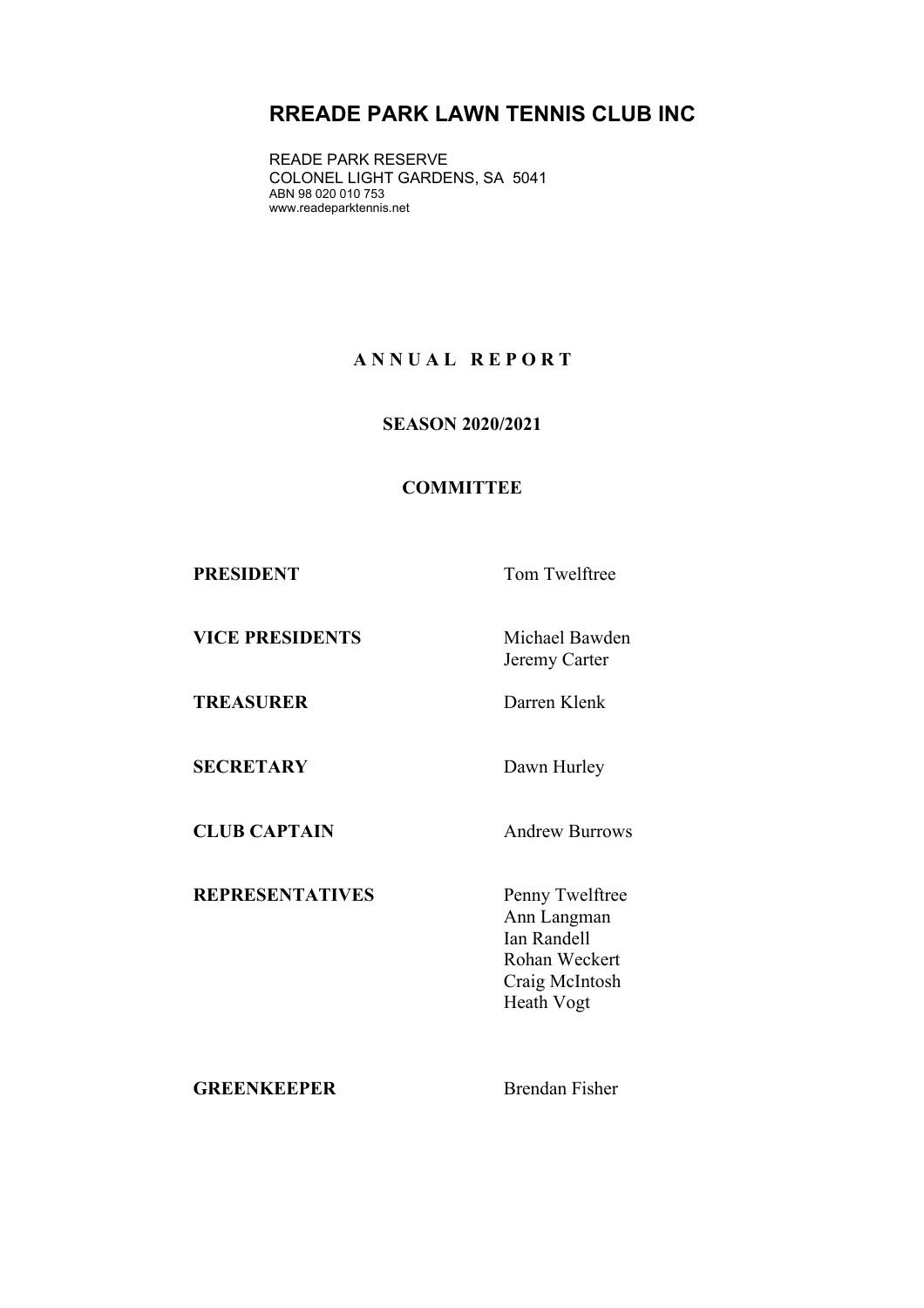#### **NOTICE OF ANNUAL GENERAL MEETING**

#### **Members are advised that the Annual General Meeting of The Reade Park Lawn Tennis Club will be held on THURSDAY 17th June 2021 at 6.45pm for 7pm in the Clubhouse**

## **A G E N D A**

#### **Apologies**

- **1. Minutes** Confirmation of Minutes of Annual General Meeting held on 23rd July 2020
- **2. Business Arising** from Minutes
- **3. Financial Report** for year ended 30 April 2021 and adoption thereof
- **4. Election of Office Bearers** for the 2021/2022 season.

Nominations are invited for the following positions:

# **PRESIDENT SECRETARY TREASURER CLUB CAPTAIN**

- each of the above to hold office for 1 year

#### **ONE (OF TWO) VICE PRESIDENTS**

- to hold office for 2 years (Jeremy Carter remains to complete second year of his term)

#### **FOUR REPRESENTATIVES – 2 year appointment**

- Ann Langman and Penny Twelftree remain to complete second year of their terms.

Nominations must be on the form attached (or copies thereof) and must be received by the Secretary Dawn Hurley **by Wednesday 16th June 2021** at 5 Station Road, Blackwood SA 5051 or by email <dawnhurley@internode.on.net>.

Only where insufficient nominations are received by that time will nominations be accepted at the AGM.

#### **5. Any Other Business**

### **6. Presentation of pennants to the club**

**Presentation of the Bill Franzi Trophy**

D. Hurley Secretary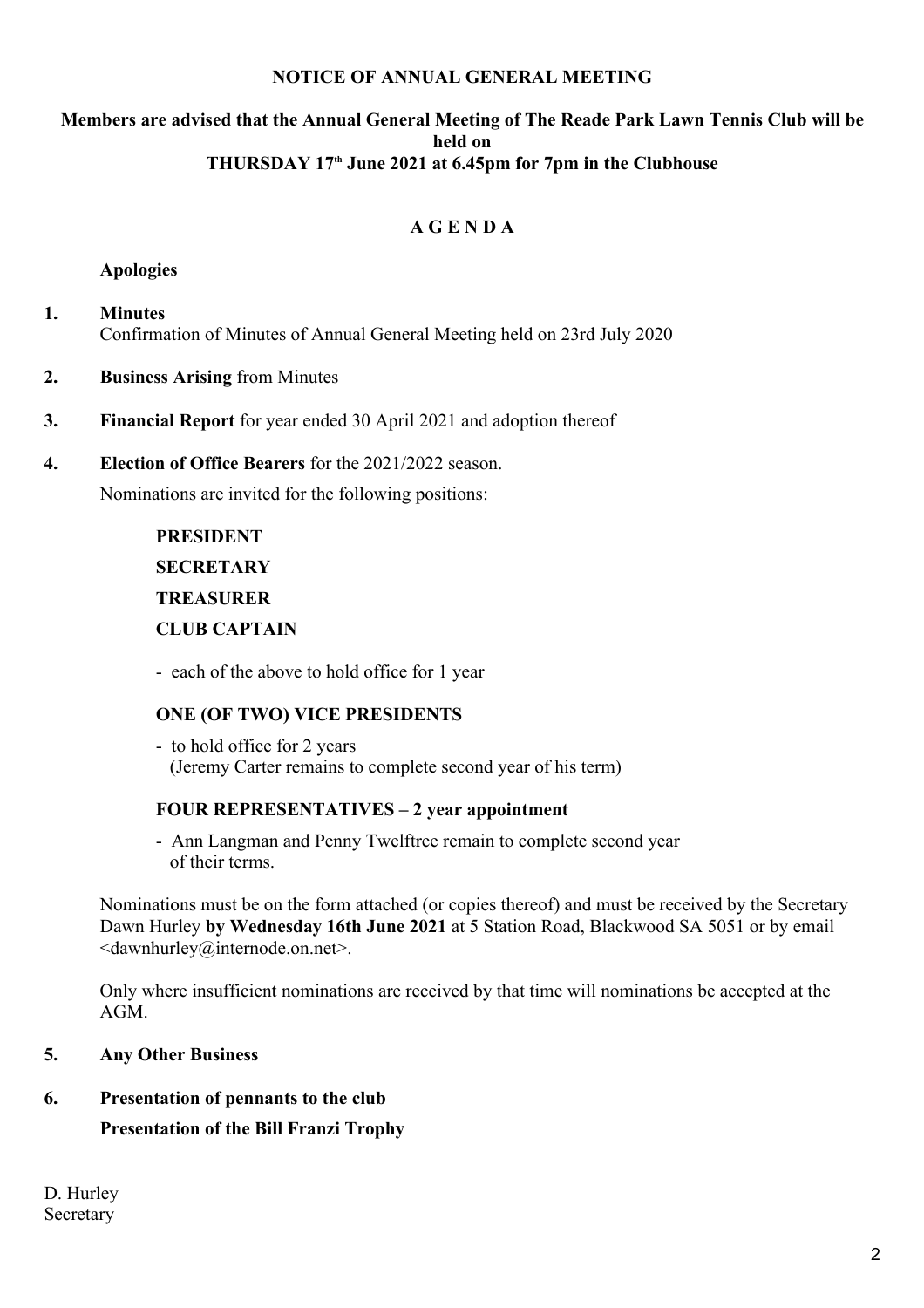5 Station Road, Blackwood SA 5051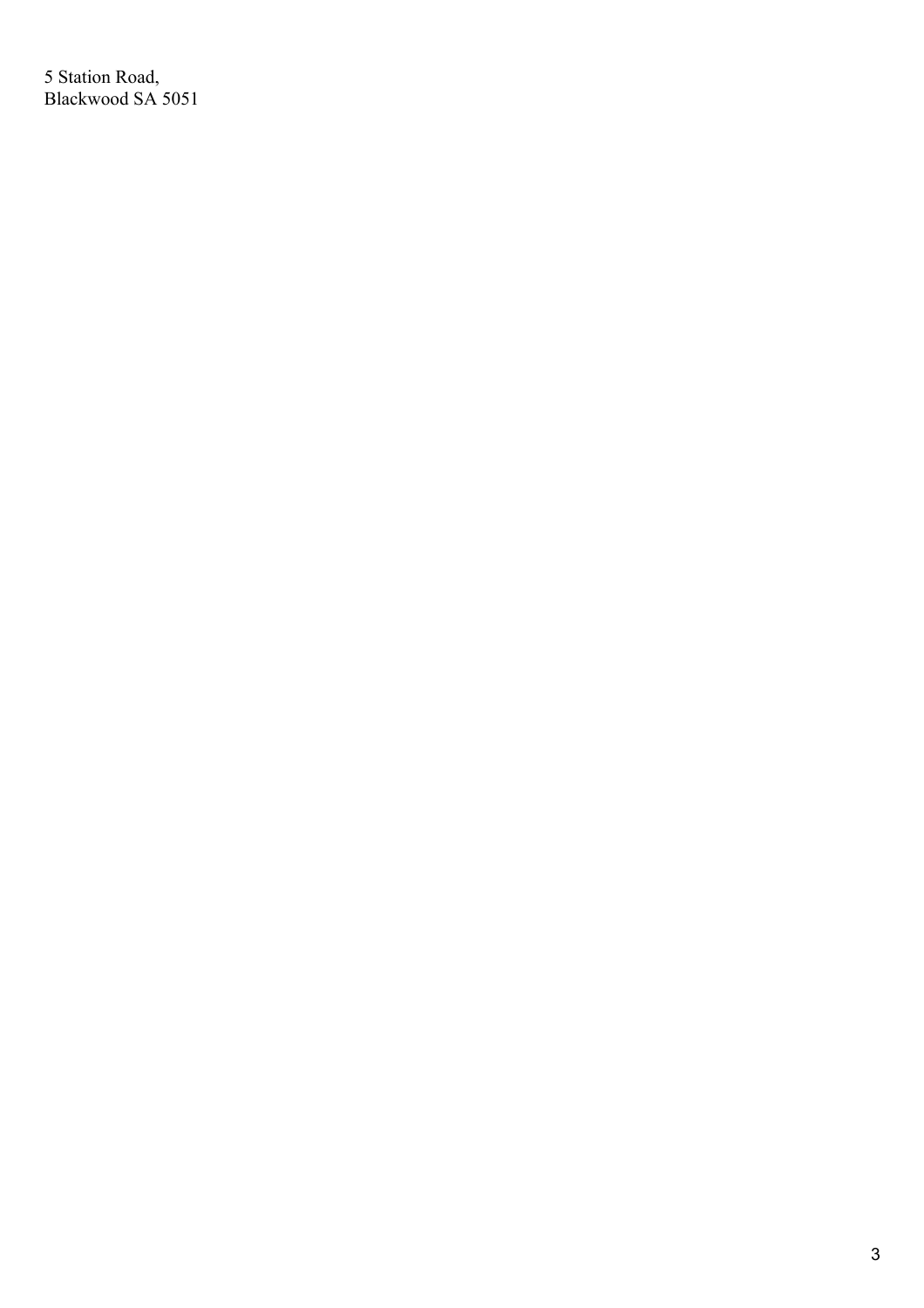#### **SECRETARY'S REPORT**

President Tom Twelftree has been active in lobbying council and members of parliament to obtain funds for our club and the Rochester courts and has presided over the committee to realise another very successful year for the club. Tom is also involved with the juniors and coaches to maintain our strong junior presence. We thank him for his very active role in ensuring that our club is one of the best around. Tom also continues to organise the Wednesday night Fast4 tennis and many non members thoroughly enjoy their hit. It is great to see the irrigation working and the improvement to our courts. Thanks to coach Josh Boots and assistants for their coaching efforts and junior activities. A big thank you to all those who assisted in the running of the Club during the past season, in particular to Darren Klenk as Treasurer, to Andrew Burrows in his role as Club Captain and to Mike Bawden, our Bar Manager and assistant Ian Randell and Vice President Jeremy Carter. Ann Langman has made a great contribution in running another tournament and creating extra funds for the club. Penny Twelftree organised another very successful Quiz Night and junior functions. Megan Phillips was the co-ordinator for the junior teams. Thanks to Graeme Burrows and Max Williams for running the Saturday morning barbecues and afternoon teas.

Ann and Fran kept us supplied with delicious cakes for our afternoon teas. Thank you to and to those who assisted during the tournament especially to Julie Quist on the canteen. Thank you to all members who contributed to the running of the club in any way. We appreciate the efforts of our green keeper Brendan Fisher for maintaining our courts and for his extra work for tournaments.

The membership numbers for 2020/2021 showed an increase, mainly due to more junior members. We continue to field a good number of teams in the Saturday Morning Men's competition, including a doubles team. We had only one Metro Ladies team in the doubles comp and retained our three Metro men's teams. Midweek Ladies fielded 10 teams. The social side was steady, but we are keen to welcome more players. 10 teams were entered in the junior competition. The midweek Wednesday men's group remains strong and they contribute extra funds for special projects and this year donated \$420 to BlaizeAid. It is great to see many juniors at our club and we thank their parents for their support.

Please invite your tennis playing friends to enjoy our great courts and facilities for next season.

### **Membership at the end of the season was:**

| 2020/2021                    | 2019/2020 |    |  |
|------------------------------|-----------|----|--|
| Life/Honourary Members       | 13        |    |  |
| Full Membership              | 60        | 69 |  |
| Midweek/Saturday Social      | 66        | 63 |  |
| Student (tertiary)           | 6         |    |  |
| Juniors                      | 79        | 61 |  |
| Leave of Absence/Non Playing | $\theta$  |    |  |
| Total<br>224<br>206          |           |    |  |

#### **Fees for the season 2021/22 will be: Paid by 31st Oct**

Full Membership - competitive \$420 (with pensioner discount \$399) Midweek Competitive and Social \$310 Family (includes four or more members, member with lowest fee is free) Student (*full time tertiary*) \$200 Junior (u'*18 years as at 1/1/21 senior comp)* \$180 Junior (*Under 12 non competitive)* free Junior comp (summer & winter) \$140 Nonplaying/LOA \$45

#### **Payment of Fees**

**Fees are due and payable in full, on or before 31 October 2021. Any variation to these terms must be submitted in writing to the committee. Late payment will attract a \$20 penalty.**

**Competition players are reminded that they are not entitled to play matches if unfinancial after 31 October and must be financial members to play in finals.** 

**Court Hire**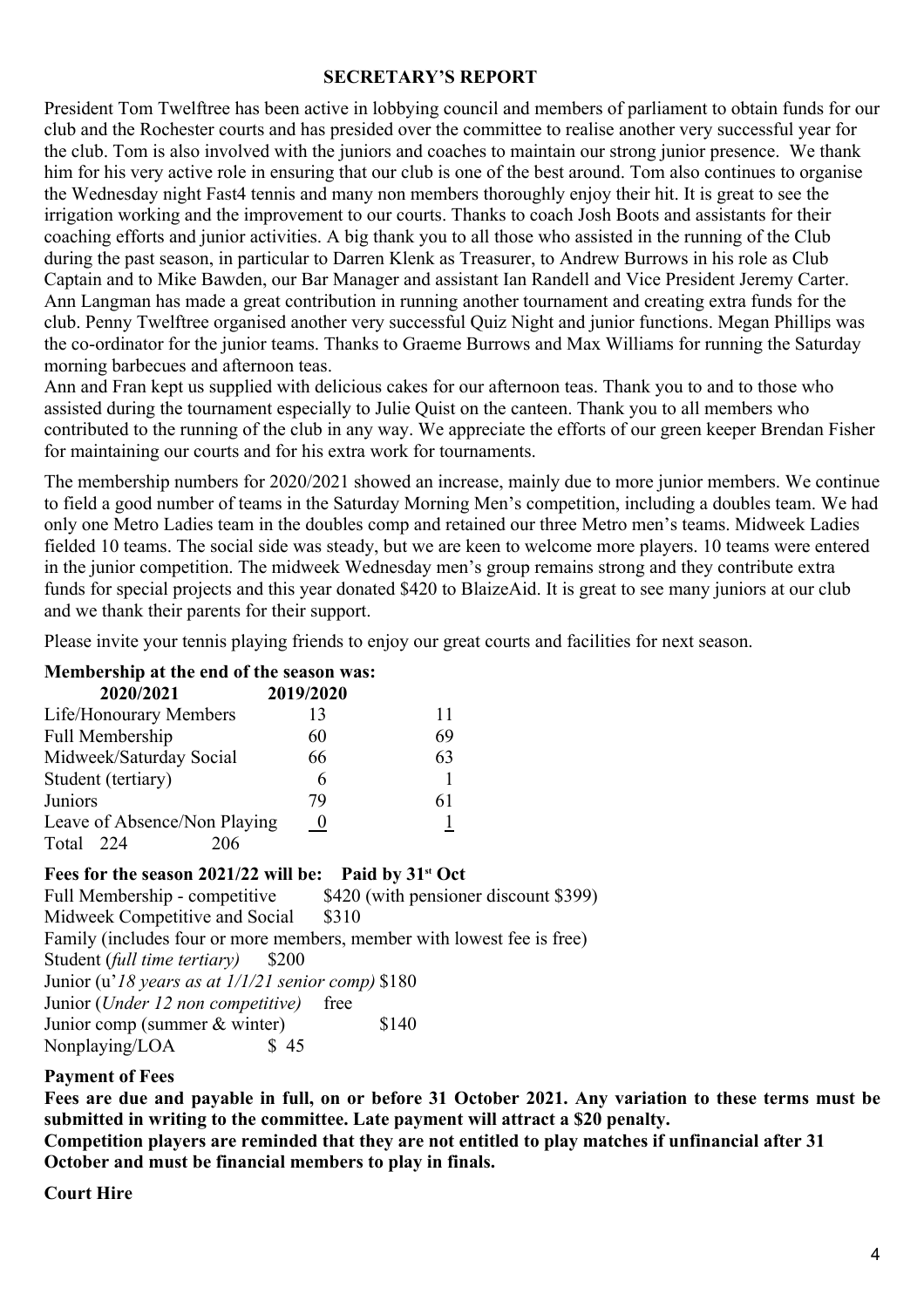The Club has very reasonable court hire fees for those members who wish to bring a group of friends out to the Club. Corporate functions can also be catered for.

**Visitors/ Match Fill-ins (home matches)** Members/team captains are reminded that it is their responsibility to ensure that visitors' fees are paid. Envelopes are located in the green cupboard by the roller door and envelopes complete with details and cash can be handed in at the bar. Team fill-ins may NOT play in finals unless they become members of the club.

## **DawnHurley/Secretary**

## **PRESIDENT'S REPORT**

I am pleased to report on what has been another successful tennis season for Reade Park.

Apart from the 'mini lockdown', our season proceeded essentially unaffected by COVID-19. I think it is obvious that the pandemic has led to people appreciating their local community even more than normal. And Reade Park is central to many of us in that regard - we sometimes forget how lucky we are to have such a facility to visit and play tennis at. Once again we will avoid closing courts till as late as possible to provide for those members who might normally be jet setting overseas!

During the season we maintained our team count with 36 entered across the various competitions senior competition, continuing as one of the 5 largest clubs in Adelaide on this measure. The breakdown is 13 Junior Teams, 10 Mid Week Ladies, 4 Metro Lawn and 9 Saturday Morning Men.

In terms of **facilities development** we were able to complete the sprinkler system upgrade on time and on budget. Many thanks to James Gregory (former Greenkeeper), Brendan Fisher (Greenkeeper) and Jeremy Carter (Project Manager) for their efforts. Whilst the infrastructure is hidden in the greenkeeper shed, the benefits of this project will be visible for years ahead as excellent lawn courts. Whilst it was a mild summer, we were still able to achieve considerable water savings and the overall level of playability improved across all courts. With more sun they would have been better still and I am excited for the years ahead. It certainly allowed Brendan more time to manicure the courts in other areas and I know that he very much appreciated the club going down this path.

I am continuing to work with the City Of Mitcham (COM) on **facilities development** but have changed tack somewhat. The original vision of a Reade Park Reserve master plan seems to be a difficult nut to crack albeit if remains listed as a COM future project. In the meantime we have had a short term but important win with the COM approving \$20k budget to resurface the bitumen Rochester Avenue courts that our juniors use and this is a very big win, as it means we can play an additional home match essentially at Reade Park, without having to hire courts at Tennis World (Millswood). COM is also replacing the clubhouse roof which will be completed in mid June.

The other projects are as follows (in order of priority)

- P1: Hard courts 1-3 redevelopment (including lights, fencing and resurfacing)
- $\bullet$  and  $\bullet$  and  $\bullet$  and  $\bullet$ P2: Lawn Courts 13 & 14 conversion to hard courts
- $\bullet$  and  $\bullet$  and  $\bullet$  and  $\bullet$
- P3 Lawn Courts 1-12 fencing replacement
- $\bullet$  and  $\bullet$  and  $\bullet$  and  $\bullet$
- P4 Club House improvements
- $\bullet$  and  $\bullet$  and  $\bullet$  and  $\bullet$
- P5: Hereford Place entrance redevelopment

COM is updating all Community Land Management Plans (CLMP) for the 30+ recreational spaces in the COM. They have committed to having Reade Park done in the first four of these and the outlook is the end of 2021. With the updated CLMP, the COM is then able to provide 'landlord approval' for the various initiatives listed above as we look forward to the 2022 election cycles at both State and Federal level. There are other opportunities outside of the election cycle that I will be looking at but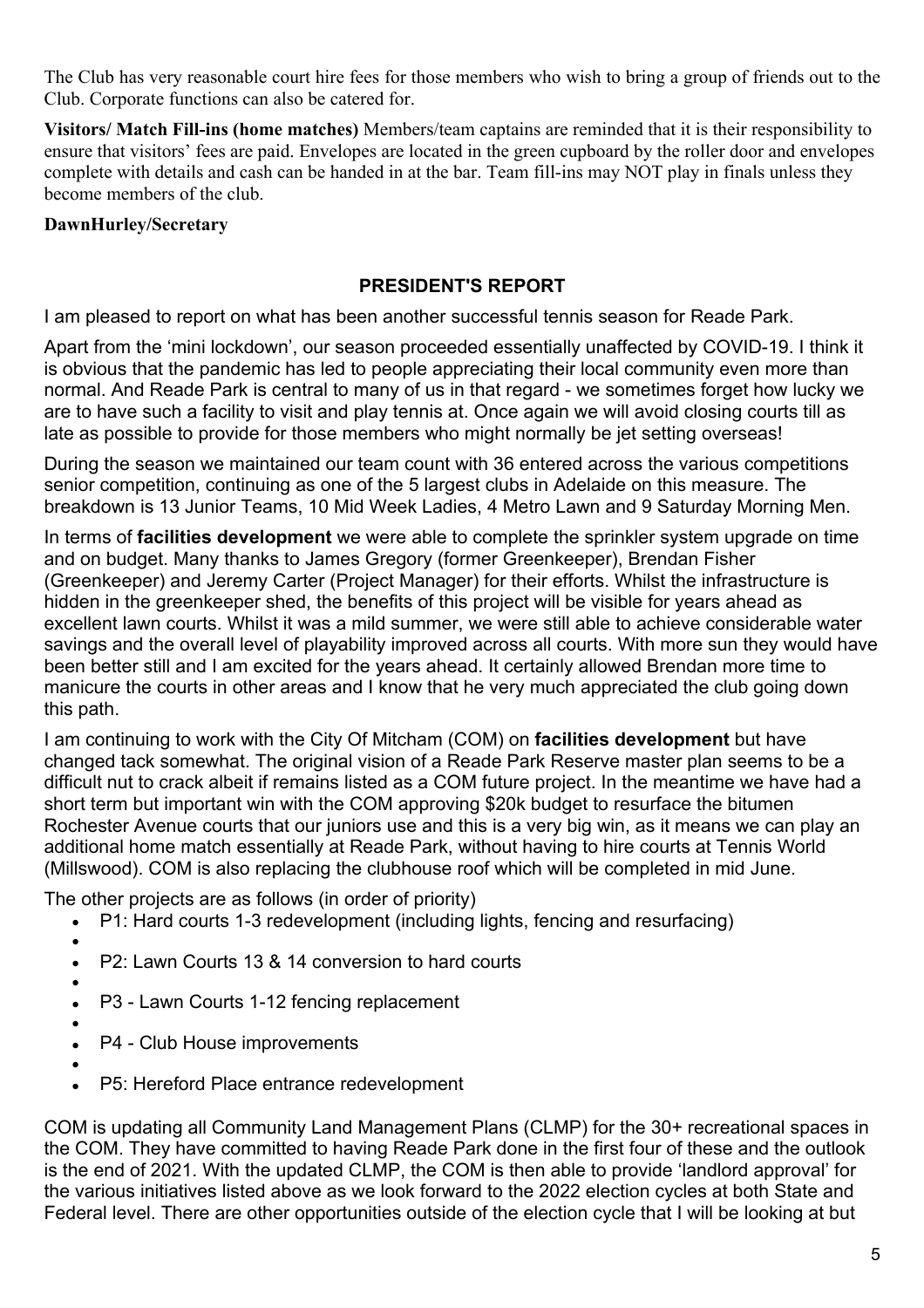COM has expressed the importance of the updated CLMP. I just wish it could happen a bit quicker but there is a process to go through unfortunately.

The **Junior Club** had a great year maintaining our team numbers with 59 children representing Reade Park and another 12 participating in red ball internal clinics. This is effectively our maximum and we were only able to do this by leasing courts at Tennis World Millswood. Megan Phillips completed her second year as Junior Coordinator and did a great job. Ten teams played in Divisions that held finals and eight of them participated with our Div 5 girls winning their grand final in great fashion. Congratulations also to Sam Keane who was awarded the Cecily Carman Memorial Trophy.

We have 19 Reade Park kids currently playing winter tennis, with teams entered in our own right and shared with Somerton Park and Hope Ward. This includes kids playing in multiple competitions including the Southern Districts Juniors, Tennis SA Winter Pennant (seniors ) competition and Glenelg Districts Friday Night (juniors) competitions.

**Social Tennis** has been steady on Saturday afternoons and Wednesday afternoons but we are still keen to see this grow. The Wednesday evening social FAST4 had similar numbers to prior seasons and is likely to continue for many years to come. One Wednesday evening this summer we had 34 FAST4 players which was amazing.

**Senior Competition** Tennis had a terrific season with increased team numbers and decent weather. More details in the Captain's report.

**Foundation Tennis Development** (FTD) continued to be a valuable partner to Reade Park and has delivered coaching to over 120 students over the summer. FTD has continued to organise school holiday clinics, winter coaching and ran two inter club tournaments against Somerton Park Tennis Club (where FTD also provide the coaching service). On one day this year we had 240 local Primary School kids at Reade Park for a Hot Shots clinic! Josh Boots is our Club Coach and assisted by Nick. Max and Olivia. Josh is very committed to our club and we thank him, along with all the other coaches, including the two Nicks, Max and Olivia.

Brendan Fisher in his role as **greenkeeper** has done a great job maintaining our courts for both normal play and the various events and tournaments that we held. I recall during the year when an elderly chap told me "I have been playing lawn tennis in Adelaide for over 40 years and those courts (7 & 8) are the best I have ever played on". Brendan was pleased to hear that story and make sure you say g'day when you see him at the club. He is also keen to provide his services to your own home lawns if you are looking for help.

We continued to see good demand for our **clubhouse and court hire** including the normal regular hires (Financia, Scotch College and Hamburg Sud). These types of events provide important revenue but also expose the club to tennis players and their families, who in many cases were not aware that Reade Park existed, so please keep this in mind.

We had some excellent social functions - with the highlight being the annual quiz night, which morphed into a Cabaret Show when Phil Williams found the microphone! More details in a separate report. I would like to thank the Social Sub Committee of Penny Twelftree and Ann Langman for their efforts.

Due to the stable membership and activity at the club we have achieved a good **financial result**. Members will be pleased to hear that the overall financial result means there is a minimal increase to your subs next season. We have frozen subs for four years now due to our good financial performance, but now feel that it is the time to apply a small increase. Many thanks to Darren Klenk for his continued hard work as our Treasurer and you will be able to see more details in his report.

We have great continued **sponsors** in Ken Hall Plumbing, Dunn Insurance, Options Wines, Holiday Wonders, Unitech Building Services, Ray White Daw Park and Urban Gin. Please consider our sponsors when you are in the market for the products and services they offer – and tell them that you appreciate the support they give our club.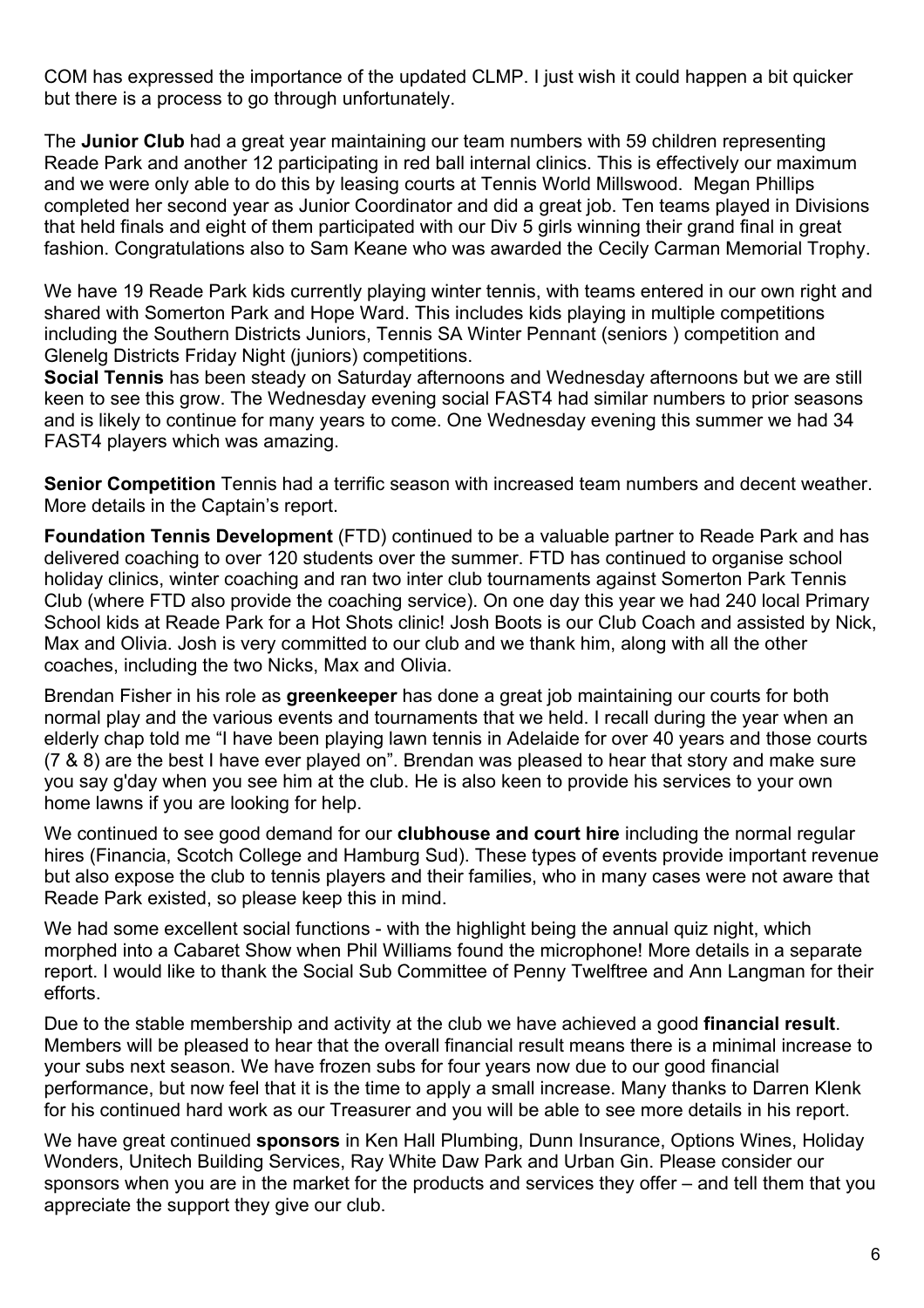Your **Committee** has functioned extremely well this year - I have thanked a number of them in my report thus far but need to also thank

Jeremy Carter (Vice President) - thanks in particular for assisting the new Club Captain in and support me with various matters including overseeing the build of the new irrigation system

Mike Bawden (Vice President / Bar Manager) - again it was another solid year in bar takings and Mike continues to go above and beyond in terms of the hours he puts in.

Andrew Burrows (Club Captain) - this was his 2nd year and final year as Club Captain - thanks Andrew for all your hard work.

Dawn Hurley (Secretary) - for volunteering so much of her time and remembering all the little things about how to run Reade Park.

Ann Langman (General Committee Member) - for once again co-ordinating a very successful Junior Tournament - it is great to see how many local juniors are keen to play tournaments on the lawn. Heath Vogt, Craig McIntosh, Ian Randell and Rohan Weckert (General Representatives) - for their support and continuing commitment to the overall management of the club.

Thanks as always to our other volunteers who have contributed to the success of the club during the year, most notably to Graeme Burrows who once again ran the Saturday barbecue.

Thanks also to the mid week men (Bill and Max in particular) for their ongoing work with various odd jobs around the club. Bill in particular did a wonderful job replacing the shade sail above our patio area, which looks terrific.

May others put their hand up as they were able and it is much appreciated by the club including Sue Durand, Wayne Looker, John Reynolds, Sue Klenk and John Secomb - apologies to others.

Looking forward to seeing you next season at the Club.

**Tom Twelftree President**

#### **TREASURER'S REPORT YEAR ENDED 30 APRIL 21**

I am pleased to report the club's financial results for the year ended 30 April 2021 was an operating surplus of \$9,665, excluding Government grants received. This is a very good result based on the operating position reported over the last couple of years.

I note that this year I have provided two years of comparative data in the financial statements as some members may be interested in understanding financial performance when compared to the pre-COVID-19 time period.

Net assets increased \$15,629 over the year to \$196,577.

Total membership fees increased 2.2% compared to the previous year. Junior Membership income made up \$9,790(18%) of total membership income, a 3% increase on total membership income compared to the previous financial year. This is a pleasing result given the committee's emphasis on building a strong junior membership.

During the year the club successfully applied for grants totalling \$20,965. The most significant of these was \$15,000 from the City of Mitcham to assist in the upgrade of the irrigation system. Other grants were received from the SA Government to assist with water costs (\$2,965) and minor projects (\$3,000). We are very grateful for these grants.

During the year the committee has invested \$47,146 on Plant & Equipment with the most significant items being:

- New irrigation installation \$32,287 (net of Government grants of \$22,500)
- Pergola Replacement \$ 9,718
- New High Tables and Chairs \$4,318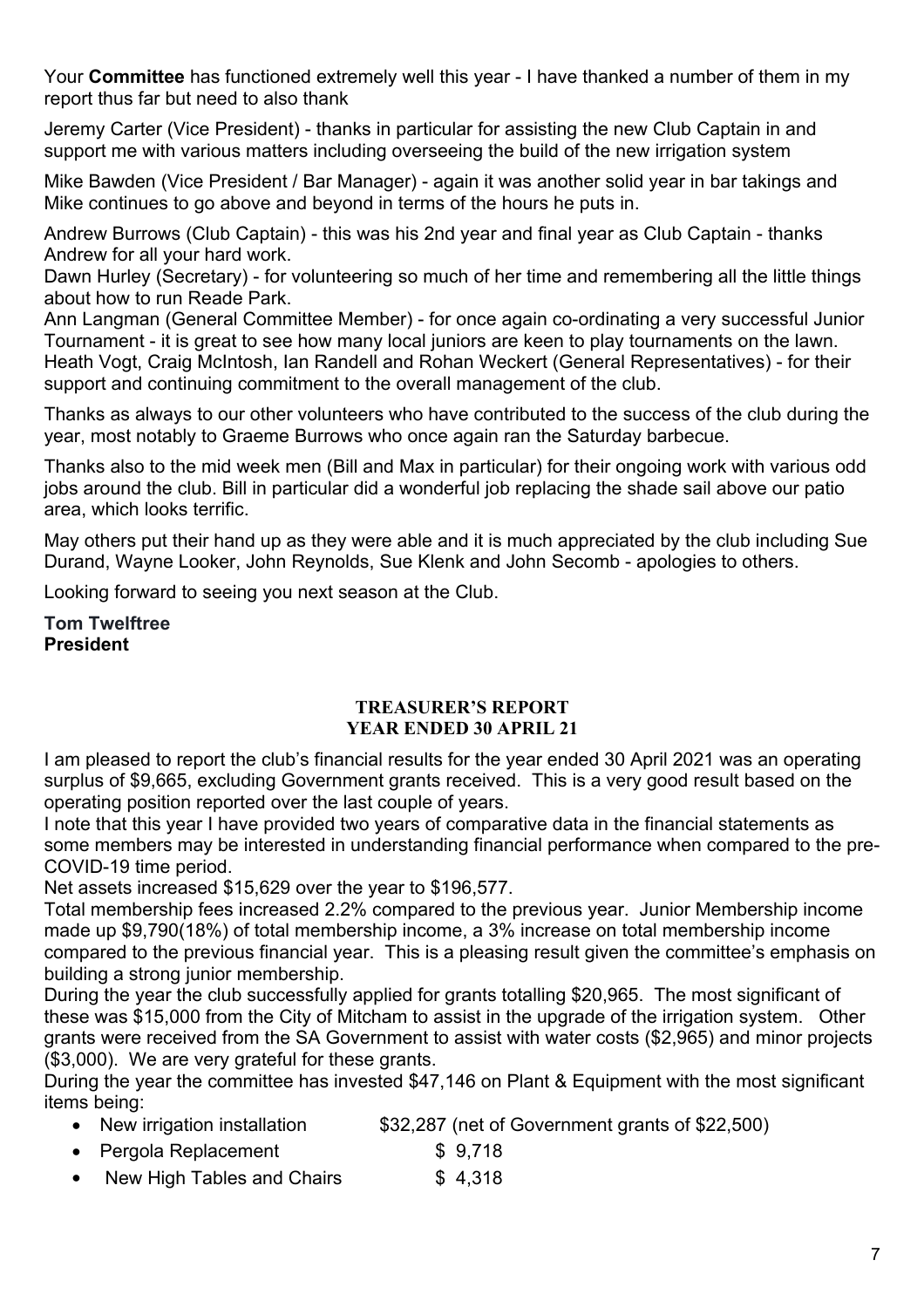We anticipate the new irrigation installation will see a significant reduction in costs in coming years reflecting improvements in efficient water delivery, lower greenkeeping costs due to less handwatering and the adoption of remote computer technology to ensure water is applied only when needed.

I particularly wish to thank those people who organise the various fundraising efforts throughout the year. As the financial report shows, there are a number of activities undertaken throughout the year including in no particular order:

- Sale of beverages
- Barbeque and Afternoon Tea
- **Entertainment Book sales**
- Fast4 Tennis
- Clubhouse Hires
- Quiz Night
- Sponsorships
- Corporate Functions
- Junior Tournament

Without the contributions of the people who drive these activities, membership fees would need to be significantly higher than they are.

On a final note, whilst I feel comfortable the club is in a strong financial position, we cannot lose sight of the likelihood of significant expenditure in coming years to upgrade our facilities. Most Government grants require a contribution of at least 50% from the club so the greater our capacity to contribute to a project, the greater the sum we could potentially secure from Government and other funding sources.

Financial Statements will be available at the Annual General Meeting.

**Darren Klenk Treasurer**

## **CLUB CAPTAIN'S REPORT**

It was nice to complete a full tennis season with only a minor disruption due to COVID.

In terms of teams, we turned out additional numbers versus the prior season in Saturday morning men and maintained team numbers in Mid Week Ladies and Metro.

In the afternoon, Nick Heard's Div 1 team was undefeated and won their Grand Final in comfortable fashion and our Ladies Div 2 doubles team also won their pennant. This was a much closer affair all season and congratulations to Demi and Conni Vlass from that team who have been awarded jointly the Bill Franzi trophy for the Reade Park young player of the year. Both were new members and it was great having them at our club. Both other Metro teams made the finals.

We saw strong results from Saturday Morning men with Paul Cahill's Div 2 team winning their Grand Final in fine style. Commiserations to the Paul Mills' Div 3 team who went down in their Grand Final after a great season. Several other morning teams reached the finals.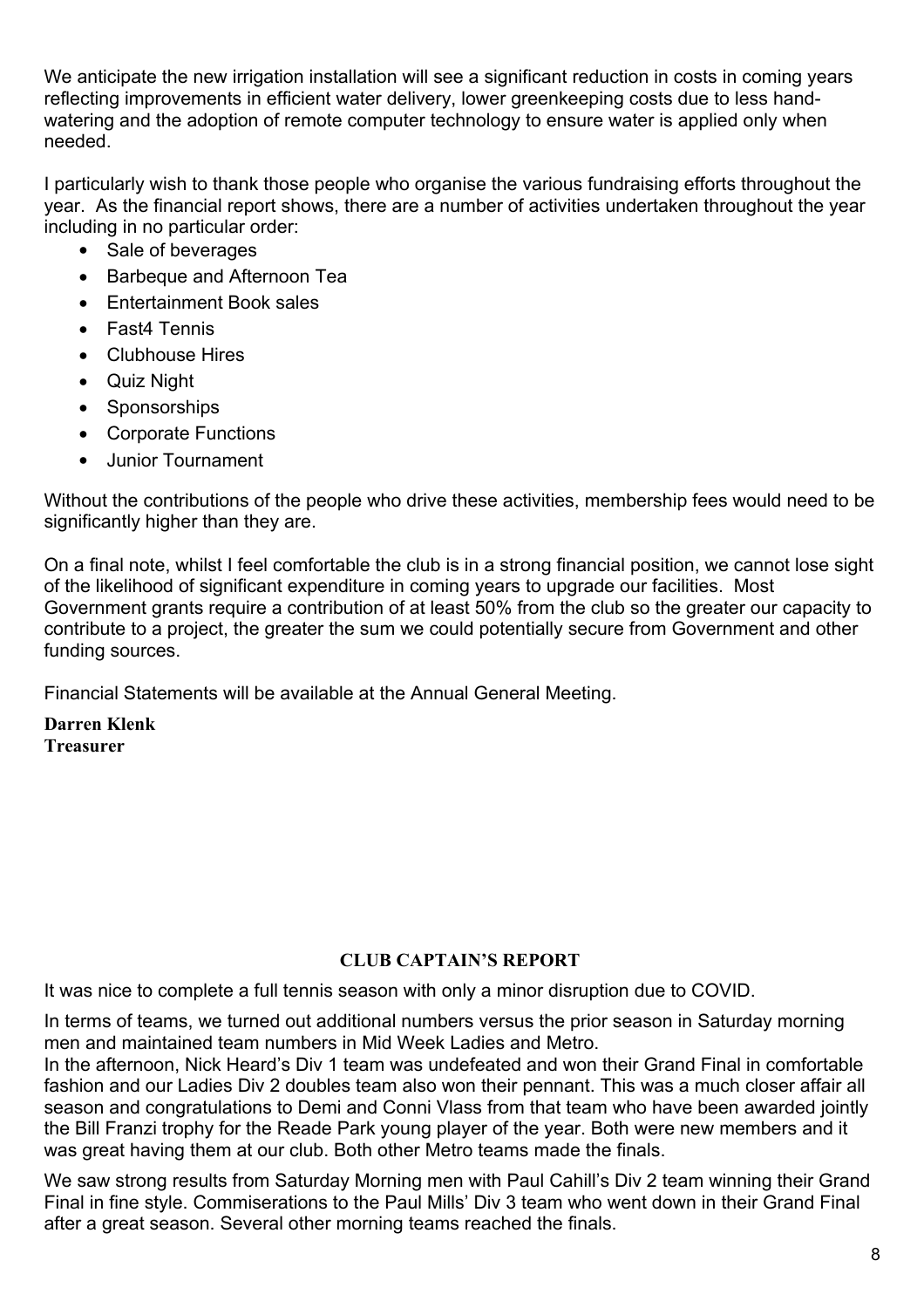Mid week ladies and juniors are reported separately.

The courts this season benefitted from the new sprinkler system with all courts available for the entire year. You may recall that in the prior season, courts 5 and 6 were unavailable due to turf issues. One of the benefits of the new system was to enable the courts to stand up to a serious heat wave but we were unable to test this due to the mild summer. In fact, we were actually looking for some additional heat to firm up the courts but this did not eventuate. We look forward to the continued benefit of the new system in the years ahead.

Many thanks to Brendon for presenting our courts so well during the season

## **Tom Twelftree on behalf of Andrew Burrows (Club Captain)**

#### **MIDWEEK LADIES**' **REPORT**

This season we were able to maintain our ten teams, including three Division 1 teams, which is vital for that division's competition. Reade Park had teams in every division except Division 4. We welcomed new players Robyn Kenny, Hayley Riessen, Olivia Sam, On Chat, Linda Lam, Jo Thompson, Debbie Thomson and Brenda Calder.

We had the odd cancellation for heat and rain, but unlike the previous season, we were able to hold a grand final, which was played at Kensington Gardens. Six teams made it to the semi-finals and four made it to the finals. The final four were Divisions 1B, 2G, 3G and 5G. Grand Final winners were Division 1 Blue (Natalia Irvine, Ania Kritzinger, Wendy Butler and Julie Maitland), with a convincing 6-0 win over Memorial Drive and Division 2 Gold (Debbie Thomson, Debbie Mifsud, Carole Johnson and Wendy Venning), had a 4-2 win over Kensington Gardens.

Reade Park players scooped the pool with team and individual awards. Ania Kritzinger from Division 1won the Doris Boyce trophy for *best overall player*, with Yvonne Freeman from Division 5 the runner up*.* Most consistent team was Division 1 Blue and runner up Division 5 Gold. Most consistent players in each division were Div1 Ania Kritzinger, Div 2 Wendy Venning, Div 3 Marie Farmer and Div 5 Yvonne Freeman. Congratulations ladies. A good season for Reade Park with two premierships and best player awards.

An end of season lunch, after the grand final, was held at The Feathers Hotel with 31 Reade Park ladies attending.

Thanks to all captains for their co-operation throughout the season and hope that all coped with the new scoring system. Thanks to Penny Twelftree for organising balls and courts allocation and opening the clubhouse.

Thank you to Linda Carter for being our delegate for this season and for all the work done with the Div 1 teams.

Thanks to our groundsman Brendan Fisher, for maintaining our great courts.

Looking forward to seeing all players in the coming season.

#### **Dawn Hurley Midweek Ladies Co-ordinator**

### **SOCIAL REPORT**

Unfortunately, due to COVID we only held two functions this year.

### **Quiz Night - Saturday 6th February**

A fabulous night with 12 tables enjoying the fun. We had a great representation of all groups of our members, including Thursday ladies, Saturday men, social and junior parents. Michelle was once